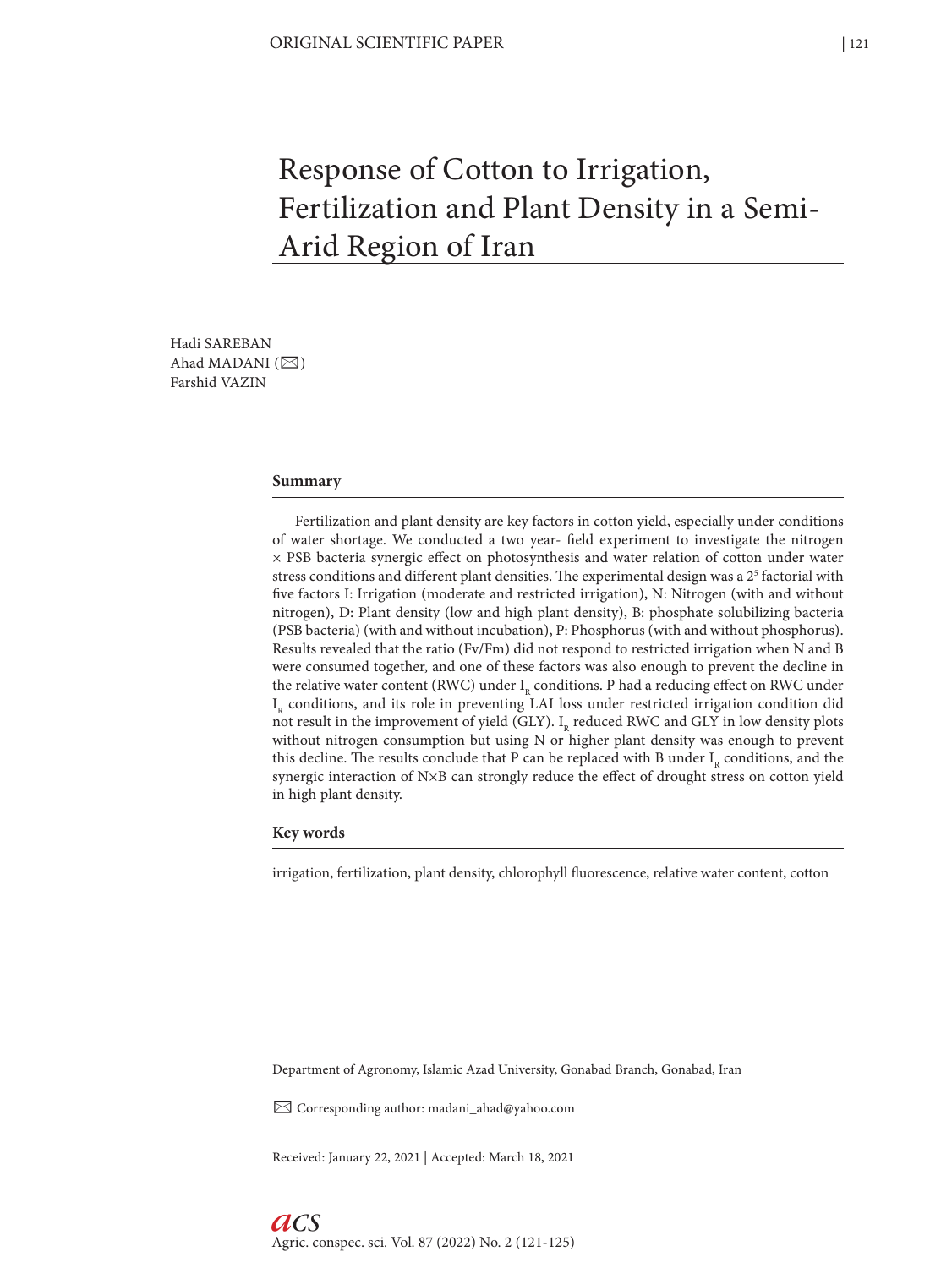# **Introduction**

Bio-fertilizer is still an unclear technology in organic farming because of inadequate awareness about its use, benefits and disadvantages (Basu et al. 2017). Phosphorus precipitates with calcium and magnesium ions in alkaline and saline soils of the semi-arid areas and is not mostly absorbable for root (Silva et al. 2014; Shen et al. 2011). So, phosphate solubilizing bacteria (PSB bacteria) in sunflower, corn, cotton or other row crops are recommended to farmers as an organic way of introducing P into low-input cropping systems in Iran and some other Mediterranean regions (Latati et al. 2017). The other problem is the very poor yield of cotton due to interspecific competition for nitrogen, which shows the importance of some nitrogen use to decrease competition between plants for N and prevent cotton yield loss (Silva et al. 2014).

Row crops in higher plant density produce deeper roots than in low plant density, as Shao et al. (2018) reported that root growth in maize was enhanced under high plant density. Consequently, the competition between the plants in high plant density appears to be mainly for nutrients (Li et al. 2019), especially nitrogen and phosphorus which have an uniform distribution in the soil layers, rather than water, which is more available in the lower layers of the soil where cotton roots can access (Estrada et al. 2015). Li et al. (2017) and Shi et al., (2016) reported that an acceptable lint yield was achieved with nitrogen under high plant density, indicating the interaction of fertilizer  $\times$  plant density on cotton and maize yield. High density can reduce flower and young bolls shedding in drought stress conditions, because at high densities, indicating significant interaction of irrigation  $\times$  plant density (Shi et al. 2016).

So, the objective of this study is testing the idea of whether consumption of N and PSB-bacteria together and high plant density can alleviate the effect of water stress on cotton yield.

We hypothesize that PSB provides the phosphorus and if nitrogen is sufficiently available through consumption of some nitrogen in high plant density conditions, then P-related mechanisms such as better root system growth result in increased relative water content (RWC) of the leaves and reduced chlorophyll fluorescenc, which ultimately prevents a significant decrease in the yield of cotton under restricted irrigation.

## **Materials and Methods**

#### **Location and Plant Material**

This experiment was carried out during the 2017 and 2018 growing seasons at Feizabad-Iran (latitude: 34°54'N, longitude: 58°70'E) with the cotton cultivar "Varamin". The growing season was about 100 days in both years, beginning from May 22 to August 31. In Feizabad, the temperature varied from 20 °C to 38 °C during the growing season and was rarely below 16 °C or above 41 °C. There was no rainfall during this period in both years. The soil used was a montmorillonite clay loam, low in total nitrogen (0.06%), low in soluble potassium (257 ppm) low in organic matter (0.6%), low in absorbable phosphate (12 ppm), with a pH of 8.0 and Ec of 0.89 dS m-1.

## **Treatments and Experimental Design**

The  $2<sup>5</sup>$  factorial experiment consisted of five factors (I: Irrigation, N: Nitrogen, D: Plant density, B: PSB bacteria, P: Phosphorus), each with two levels with their combination. The levels of experimental factors included the following:  $I_{p}$ ,  $I_{Q}$ : Optimal and restricted irrigation, respectively;  $\rm N_{o}, N_{H}$  without and with nitrogen consumption, respectively (consumption of 133 kg ha-1 urea fertilizer contains 48% pure nitrogen at seven weeks after sowing);  $D_{5}$ ,  $D_{10}$ : plant density of 5 and 10 plants per square meter respectively;  $B_0$ ,  $B_H$ : without and with PSB bacteria consumption, respectively (Incubation with 100 g ha<sup>-1</sup> PSB bacteria at two weeks after sowing);  $P_{0}$ ,  $P_{H}$ : without and with phosphorus consumption, respectively (consumption of 133 kg ha<sup>-1</sup> triple superphosphate fertilizer contains 46% pure phosphorus at sowing). A subplot size of 6 m  $\times$  3 m, having 6 rows of 6 m length was used.

#### **Irrigation Scheduling**

Furrow irrigation with siphons was applied. Up to seven weeks after sowing, all the experimental units were irrigated uniformly when the soil water content (SWC) reached  $[\theta_{wp} + 75\%$  ( $\theta_{EC}$  - $\theta_{wp}$ ]. After this stage, water content before irrigation in  $I_0$  and I<sub>R</sub> plots was  $[\theta_{WP} + 75\% (\theta_{FC} - \theta_{WP})]$  and  $[\theta_{WP} + 25\% (\theta_{FC} - \theta_{WP})]$ , respectively.  $\theta_{FC}$  and  $\theta_{WP}$  were SWC at field capacity. SWC was measured daily by using granular matrix sensors according to the method that was described in our previous research (Madani et al. 2010). The amount of irrigation during the growing season was based on evapo-transpiration (ETP). Reference ETP (ETP0) was measured using class A evaporation pan.  $\mathrm{ETP}_\mathrm{0}$  was then multiplied by the water stress coefficient (Ks) and the crop coefficient (Kc) to calculate the crop evapo-transpiration (ETPc). Ks values for different soil water contents and Kc values for cotton at different growth stages is reported by FAO irrigation and drainage-paper 56. (Allen et al. 1998). Net irrigation water requirement in moderate irrigation  $(I_0)$  plots was 1250 mm (2017) – 1500 mm (2018), and in restricted irrigation  $(I<sub>n</sub>)$  plots was 970 mm (2017) – 1200 mm (2018).

## **Measurements**

Chlorophyll content was measured with "SPAD 502 Plus" chlorophyll meter. The ratio Fv/Fm was measured with "Hansatech Pocket Pea" chlorophyll fluorimeter before and after irrigation. These two traits were measured at the start of  $R_2$  and the end of R6 growth stages which were in accordance with the 56<sup>th</sup> and 77<sup>th</sup> days after sowing, respectively. The following formula was used to calculate the RWC (Barrs & Weatherley 1962):

$$
RWC (%) = [(W-DW) / (TW-DW)] x 100,
$$

where

 $W$  – Sample fresh weight of leaf disks (10 cm<sup>2</sup>).

TW – Sample turgid weight (hydrated to full turgidity for 3-4h at  $20 °C$ 

DW – Sample dry weight (dried at 80 °C for 24h).

An area of 2 m<sup>2</sup> was harvested to estimate the yield.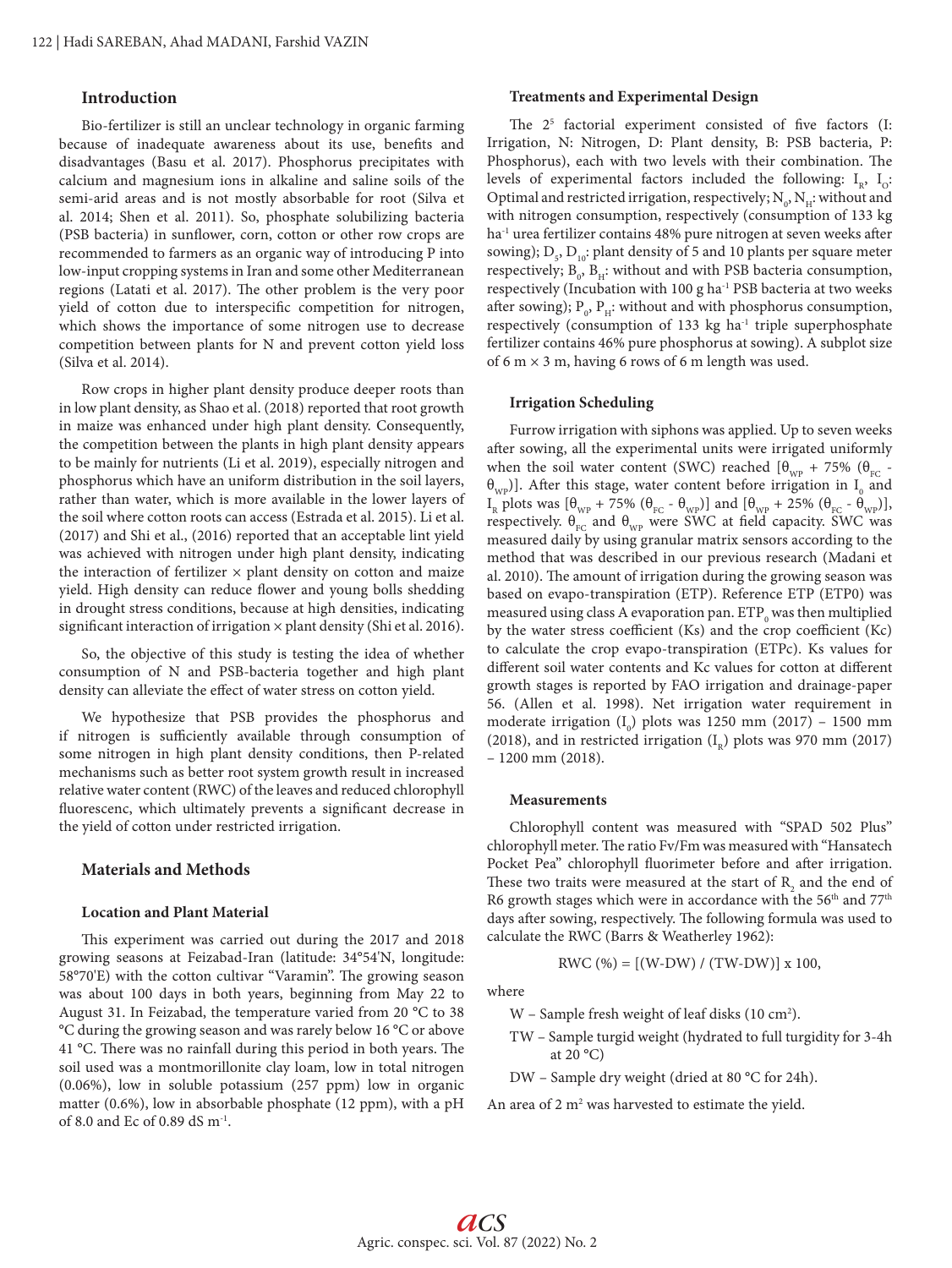## **Data Analysis**

Statistical analyses were performed using the GLM procedure with SAS 9.3. Duncan's multiple range test was applied for mean separations when F values were significant.

## **Results**

Chlorophyll content (Chl) did not respond to the treatments. Light and dark-adapted Fv/Fm were measured before and after irrigation at different growth stages. Only dark-adapted Fv/Fm values measured before the irrigation and at the beginning of reproductive growth  $(R_2)$  were influenced by some experimental factors. The correlation of Fv/Fm with yield (GLY) was significant in both years only under restricted irrigation (Table 1).

**Table 1.** Separate ANOVA for 2017 and 2018 years, and Pearson coefficient correlations between Fv/Fm, Relative Water Content (RWC), and cotton yield (GLY) under moderate  $(I_0)$  and restricted irrigation  $(I_{R})$ 

| 2017                                       |           |            |            | 2018                  |           |            |            |
|--------------------------------------------|-----------|------------|------------|-----------------------|-----------|------------|------------|
| Pearson correlation                        |           |            |            |                       |           |            |            |
| Optimal Irrigation $(I_0)$                 |           |            |            |                       |           |            |            |
|                                            | Fv/Fm     | <b>RWC</b> | <b>GLY</b> |                       | Fv/Fm     | <b>RWC</b> | <b>GLY</b> |
| Fv/Fm                                      |           | <b>NS</b>  | <b>NS</b>  | Fv/Fm                 |           | <b>NS</b>  | NS         |
| <b>RWC</b>                                 | <b>NS</b> |            | <b>NS</b>  | <b>RWC</b>            | <b>NS</b> |            | <b>NS</b>  |
| Restricted irrigation $(I_{R}^{\circ})$    |           |            |            |                       |           |            |            |
| Fv/Fm                                      |           | <b>NS</b>  | $0.50**$   | Fv/Fm                 | i,        | <b>NS</b>  | $0.57**$   |
| <b>RWC</b>                                 | <b>NS</b> | ÷,         | $0.38**$   | <b>RWC</b>            | <b>NS</b> | ÷          | $0.42**$   |
| <b>ANOVA</b>                               |           |            |            |                       |           |            |            |
| I                                          | $**$      | $**$       | $**$       | I                     | $**$      | $**$       | $**$       |
| N                                          | ns        | ns         | $**$       | N                     | ns        | ns         | $**$       |
| I×N                                        | ns        | $**$       | ns         | I×N                   | ns        | $**$       | $**$       |
| $N\times D$                                | ns        | ns         | ns         | $N\times D$           | ns        | ns         | $**$       |
| $I \times B$                               | ns        | $**$       | $**$       | $I \times B$          | ns        | $**$       | $**$       |
| I×P                                        | ns        | $**$       | ns         | $I \times P$          | ns        | $**$       | ns         |
| I×N×D                                      | ns        | $**$       | $**$       | <b>I</b> ×N×D         | ns        | $**$       | $**$       |
| $I \times N \times B$                      | $**$      | ns         | $***$      | $I \times N \times B$ | $**$      | ns         | $**$       |
| $I \times N \times P$                      | $**$      | ns         | ns         | $I \times N \times P$ | $**$      | ns         | ns         |
| Leaf Area per Plant<br>Leaf Area per Plant |           |            |            |                       |           |            |            |
| $I \times P$                               |           | $**$       |            | $I \times P$          |           | <b>NS</b>  |            |

Note: I: Irrigation; N: Nitrogen; D: Density; B: PSB bacteria; P: Phosphorus; \*\*, \* and ns: significant at *P* < 0.01, *P* < 0.05 and non-significant, respectively

Based on the average of years, restricted irrigation  $(I<sub>n</sub>)$ caused a 14.9% ( $I_0$ =0.67,  $I_R$ =0.57, LSD<sub>0.01</sub>=0.03) decrease in Fv/ Fm. I×N×P and I×N×B interactions were significant on Fv/ Fm in both years (Table 1). Based on the average of years, Fv/ Fm did not respond to  $I_{R}$  when N and P were consumed together  $(I_0N_HP_H=0.62; I_RN_HP_H=0.60)$ , while  $I_R$  resulted in a significant reduction in Fv/Fm when P ( $I_0N_HP_0=0.69$ ;  $I_RN_HP_0=0.54$ ) or N  $(I_0N_0P_H=0.69; I_RN_0P_H=0.56)$  or both  $(I_0N_0P_0=0.68; I_RN_0P_0=0.59)$ were not consumed (Fig. 1.A). A similar trend was observed when P was replaced with PSB bacteria (B). Based on the average of years, I<sub>R</sub> resulted in decreased Fv/Fm when B ( $I_0N_HB_0$ =0.66;  $I_R N_H B_0 = 0.53$  or N  $(I_0 N_0 B_H = 0.69; I_R N_0 B_H = 0.59)$  or both  $(I_0N_0B_0=0.68; I_RN_0B_0=0.56)$  were not consumed (Fig. 1.B), while Fv/Fm did not respond to  $I<sub>R</sub>$  when N and B were consumed together  $(I_0N_HB_H=0.65; I_RN_HB_H=0.62)$ .



**Figure 1.** Interaction of some experimental factors on Fv/Fm based on the average of years.  $I_0$  and  $I_k$ : moderate and restricted irrigation, respectively.  $N_0$  and  $N_H$ : without and with nitrogen consumption, respectively.  $P_0$  and  $P_H$ : without and with phosphorus consumption, respectively.  $\mathtt{B}_{{}_0}$  and  $\mathtt{B}_{{}_H}:$  without and with PSB bacteria consumption, respectively

RWC was measured before (b) and after (a) irrigation. Based on the average of years,  $I_R$  significantly reduced RWC<sub>b</sub> ( $I_0$ =70.6%;  $I_R$ =65.6%; LSD<sub>0.01</sub>=3.8), while it did not affect RWC<sub>a</sub>. The correlation of RWC with yield (GLY) was significant in both years only under restricted irrigation (Table 1).

Based on the average of the years, the response of  $RWC<sub>b</sub>$ to  $I_R$  was not significant when N ( $I_0N_H$ =69.2%;  $I_RN_H$ : 66.3%) or B ( $I_0B_H$ =69.7%;  $I_RB_H$ =66.4%) was consumed (Fig. 2.A, Fig. 2.B), while  $I_R$  caused a significant decrease in RWC<sub>b</sub> when N  $(I_0N_0=72.0\%; I_RN_0=64.9\%)$  or B  $(I_0B_0=71.5\%; I_RB_0=64.9\%)$  was not consumed (Fig. 2.A, Fig. 2.B), leading to a significant  $I \times N$  and  $I \times B$ interactions in both years (Table 1).

The role of P in the response of  $\text{RWC}_b$  to  $\text{I}_R$  was contrary to the role of N and B. Based on the average of years,  $I<sub>p</sub>$  significantly reduced RWC<sub>b</sub> when P was consumed ( $I_0P_H$ =72.2%;  $I_RP_H$ =64.3%), while RWC<sub>b</sub> did not respond to  $I_R$  when P was not consumed  $(I_0P_0=69.1\%; I_RP_0=67.0\%)$ , resulting in a significant I×P interaction on  $\mathrm{RWC}_\mathrm{_b}$  in both years (Fig. 2.C and Table 1). I×P Interaction on leaf area per plant (LA) at  $R_6$  was significant only in 2017 (Table 1). In 2017, when P was not consumed,  $I<sub>R</sub>$  caused a 26.6% ( $I<sub>0</sub>P<sub>0</sub>=0.15$ ) m<sup>2</sup> plant<sup>-1</sup>; I<sub>R</sub>P<sub>0</sub>=0.11 m<sup>2</sup> plant<sup>-1</sup>) significant decrease in LA at R<sub>6</sub>, while LA did not respond to  $I_R$  when P was consumed  $(I_0P_0=0.14$  $m^2$  plant<sup>-1</sup>; I<sub>R</sub>P<sub>0</sub>=0.12 m<sup>2</sup> plant<sup>-1</sup>).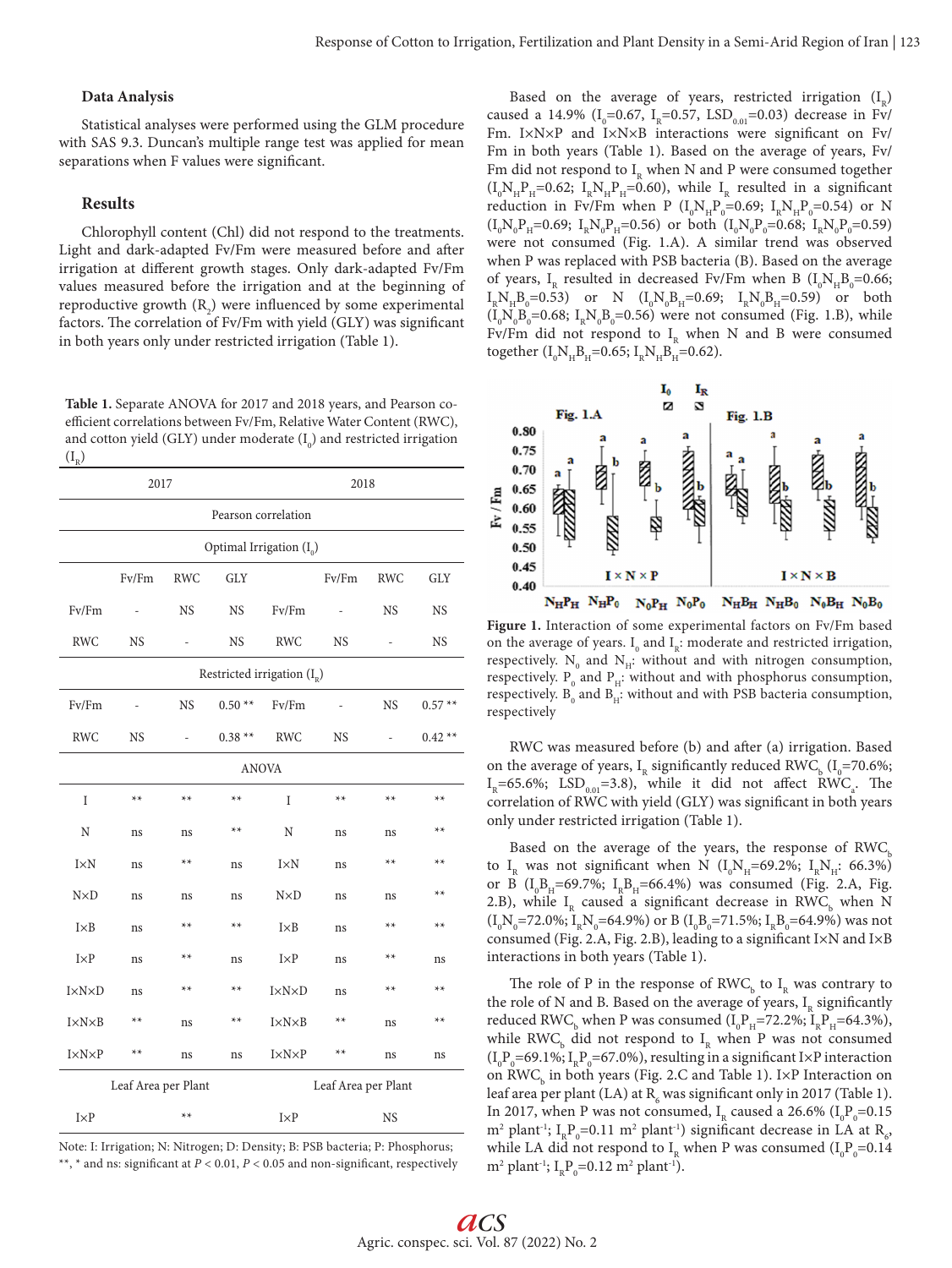

**Figure 2.** Interaction of some experimental factors on RWC based on the average of the years.  $I_0$  and  $I_k$ : moderate and restricted irrigation, respectively.  $N_{0}$  and  $N_{H}$ : without and with nitrogen consumption, respectively.  $P_{0}$  and  $P_{H}$ : without and with phosphorus consumption, respectively.  $B_{0}$  and  $B_{H}$ : without and with PSB bacteria consumption, respectively.  $D_0$  and  $D_H$ : Low (5 plant m<sup>-2</sup>) and high (10 plants m<sup>-2</sup>) plant density, respectively

Among the N×D combinations,  $I<sub>R</sub>$  reduced RWC<sub>b</sub> only in  $N<sub>0</sub>D<sub>5</sub>$  $(I_0N_0D_5=72.8\%, I_RN_0D_5=63.0)$ , leading to a significant I×N×D interaction on  $\mathsf{RWC}_\mathsf{b}$  in both years (Table 1, Fig. 2.D).

Based on the average of years,  $I<sub>p</sub>$  significantly decreased GLY (I<sub>0</sub>=2641 kg ha<sup>-1</sup>, I<sub>R</sub>=1948 kg ha<sup>-1</sup> LSD<sub>0.01</sub>=3.6). I×N, I×B interactions on GLY was significant in both years (Table 1). Based on the average of years, when N or B was not consumed,  $I_n$ caused a 34.1% ( $I_0N_0$ =2437 kg ha<sup>-1</sup>;  $I_RN_0$ =1604 kg ha<sup>-1</sup>) and 33.8%  $\rm (I_{0}B_{0}{=}2724~kg~ha^{-1};~I_{R}B_{0}{=}1809~kg~ha^{-1})$  significant decrease in GLY, while GLY did not respond to  $I<sub>R</sub>$  when N or B was consumed (Fig. 3.A, Fig. 3. B).



**Figure 3.** Interaction of some experimental factors on yield (GLY) based on the average of years.  $\text{I}^{\,}_{0}$  and  $\text{I}^{\,}_{\text{R}}$ : moderate and restricted irrigation, respectively.  $\text{N}^{\,}_{0}$  and  $\text{N}^{\,}_{\text{H}}$ : without and with nitrogen consumption, respectively.  $\text{B}_{\rm o}$  and  $\text{B}_{\rm H}$ : without and with PSB bacteria consumption, respectively.  $D_0$  and  $D_H$ : Low (5 plants m<sup>-2</sup>) and high (10 plant m-2) plant density, respectively

Based on the average of years, N consumption significantly increased GLY by 36.0% (N<sub>0</sub>=2011 kg ha<sup>-1</sup>, N<sub>H</sub>=2 kg ha<sup>-1</sup> LSD<sub>0.01</sub>= 573). In 2018, GLY responded to N only in the low plant density  $(N_0D_5=1984 \text{ kg} \text{ ha}^{-1}$ ,  $N_HD_5=2705 \text{ kg} \text{ ha}^{-1}$ ;  $N_0D_H=2059 \text{ kg} \text{ ha}^{-1}$ ,  $N_{H}D_{H}$ =2430 kg ha<sup>-1</sup>), leading to a significant N×D interaction on GLY in 2018.

Among the N×D combinations,  $I<sub>p</sub>$  reduced GLY only in  $N_0D_5$  (I<sub>0</sub>N<sub>0</sub>D<sub>5</sub>=2525 kg ha<sup>-1</sup>, I<sub>R</sub>N<sub>0</sub>D<sub>5</sub>=1453 kg ha<sup>-1</sup>), leading to a significant I×N×D interaction on GLY in both years (Table 1, Fig. 3.C). Among the N×B combinations,  $I<sub>R</sub>$  reduced GLY only in  $N<sub>0</sub>B<sub>c</sub>$  $(I_0N_0B_0=2503 \text{ kg ha}^{-1}$ ,  $I_RN_0B_0=1574 \text{ kg ha}^{-1}$ ), leading to a significant I×N×B interaction on GLY in both years (Table 1, Fig. 3.D).

## **Discussion**

Reducing water consumption requires finding a way to prevent yield reduction under restricted irrigation  $(I_{\scriptscriptstyle p}).$   $I_{\scriptscriptstyle p}$  led to less GLY due to reduced Fv/Fm and RWC. Consumption of N and P together prevented the photosynthetic efficiency (Fv/Fm) negative response to  $I_p$  (Fig. 1.A.). Shen and Li (2011) also reported that  $I_p$ impaired PS II function in wheat, and this effect was significantly ameliorated by NP fertilizer but not N alone. PSB bacteria (B) were able to play the role of P to reduce  $I<sub>p</sub>$  effect on Fv/Fm, but not without N (Fig. 1.B.). N or B was able to reduce the effect of  $I<sub>R</sub>$  on RWC (Fig. 2.A. and Fig. 2.B.). This trend was also observed for GLY. GLY did not respond to  $I_{R}$  when N and B were consumed together or alone (Fig. 3.A. and Fig. 3.B.). Researchers reported that increased resistance of photosynthesis to water stress at higher N conditions (Singh et al. 2016) or in PSB incubated plants (Shintu and Jayaram, 2015) resulted from improved RWC.

Jin et al (2015) reported that P supply under  $I_n$  conditions resulted in significantly greater LA in pea. P had a reducing effect on RWC in  $I<sub>n</sub>$  conditions (Fig. 2.C.), and its role in preventing LA loss under  $I<sub>n</sub>$  conditions in 2017 did not result in the improvement of GLY. The combination of results to this point clearly shows that P either alone or in combination with N is not suitable under  $I<sub>n</sub>$ conditions, and its replacement with B is quite reasonable. The results indicate that P can be eliminated under  $I<sub>R</sub>$  conditions when N and B are used together. Ding et al. (2014) reported that N application increased inorganic P uptake in soils with low P by improving the PSB performance.

N increased GLY without increasing Fv/Fm and RWC. However, I×N×D interaction on RWC and GLY in both years (Fig. 2.D. and Fig. 3.C.), and the N×D interaction on GLY in 2018 was significant. This result showed that  $I<sub>R</sub>$  reduced RWC and GLY in low density plots without nitrogen consumption but using N or higher plant density was enough to prevent this decline (Fig. 2.D. and Fig. 3.C.) Researchers also found that plants treated with high N showed higher RWC (Chang et al. 2016) and Fv/Fm (Abid et al. 2016) than low N treatment under  $I<sub>R</sub>$  conditions. Considering the necessity of simultaneous use of N and B to prevent Fv/Fm reduction under  $I<sub>p</sub>$  conditions and also the results of I×N×B interaction on GLY (Fig. 3.D.), it does not seem that some N is not totally eliminated under  $I<sub>R</sub>$  conditions.

The application of each fertilizer alone or just increased plant density did not change RWC and Fv/Fm. However, I×N×P and I×N×B interactions on Fv/Fm and also I×N, I×B and I×N×D interactions on RWC were significant. These results show that the alleviated negative effect of water shortage on GLY is attributed to fertilizer  $\times$  plant density synergic effect. Singh et al. (2012) also reported that the potential effects of adopting high plant population with a minimum recommended dose of NPK fertilizer management offered an excellent opportunity to increase crop productivity in rainfed fields.